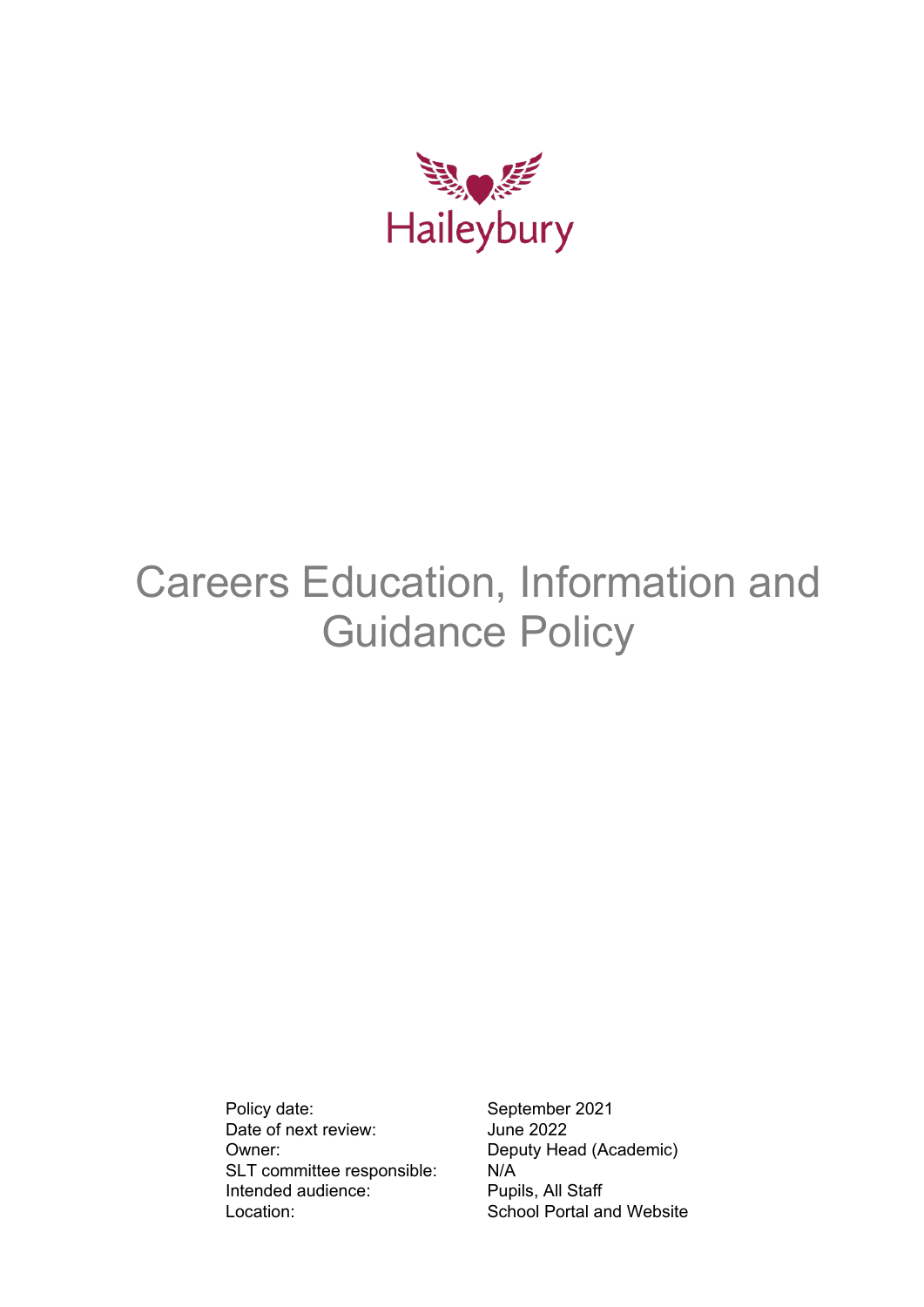# **1. Introduction**

- 1.1 All pupils are entitled to careers education that is progressive and cumulative and prepares them for the opportunities, responsibilities and experiences of working life and to develop the knowledge and skills to make successful decisions about their potential future careers.
- 1.2 All secondary school pupils must be provided with careers education, information and guidance ("CEIAG") and the ISI Commentary provides that:

*"...good careers education should enable pupils to 'know themselves' and how their strengths, weaknesses and interests relate to the world of work; learn about different careers and opportunities; obtain individual guidance; have some work experience; and gain information about training, education and occupations beyond school."*

- 1.3 All pupils from years 7 to 13 will receive guidance that is impartial and not biased towards any particular education or careers option e.g. events such as the Annual Careers Forum and Haileybury Connect Panel Evenings allow pupils to investigate a range of HE and career pathways including Elite Apprenticeship schemes. Access to external information platforms such as UNIfrog and frequent individual tutor meetings ensure the guidance offered is bespoke to each child and always up to date.
- 1.4 Haileybury rejects any form of stereotyping all pupils from every background receive the same PSHE careers lessons and are given the support and freedom to explore their own options by attending any of the varied range of Haileybury Careers Events.
- 1.5 The Gatsby "Good Careers Guidance" report underpins the programme and its aims.

#### Best Practice

- 1.6 In his report **Good Career Guidance 2014** Sir John Holman identified eight characteristics of good careers guidance, collectively known as the "Gatsby Benchmarks".
	- 1. A stable careers programme;
	- 2. Learning from career and labour market information;
	- 3. Addressing the needs of each pupil;
	- 4. Linking curriculum learning to careers;
	- 5. Encounters with employers and employees;
	- 6. Experience of the workplace;
	- 7. Encounters with further and higher education;
	- 8. Personal Guidance.
- 1.7 The Department for Education's careers guidance and access for education and training providers 2018 sets out the Government's expectations that state *"schools will begin to work towards the (Gatsby) Benchmarks now and meet them by the end of 2020*".
- 1.8 Further, the ISI Commentary identifies this statutory guidance for the state sector as *"a useful resource for independent schools."*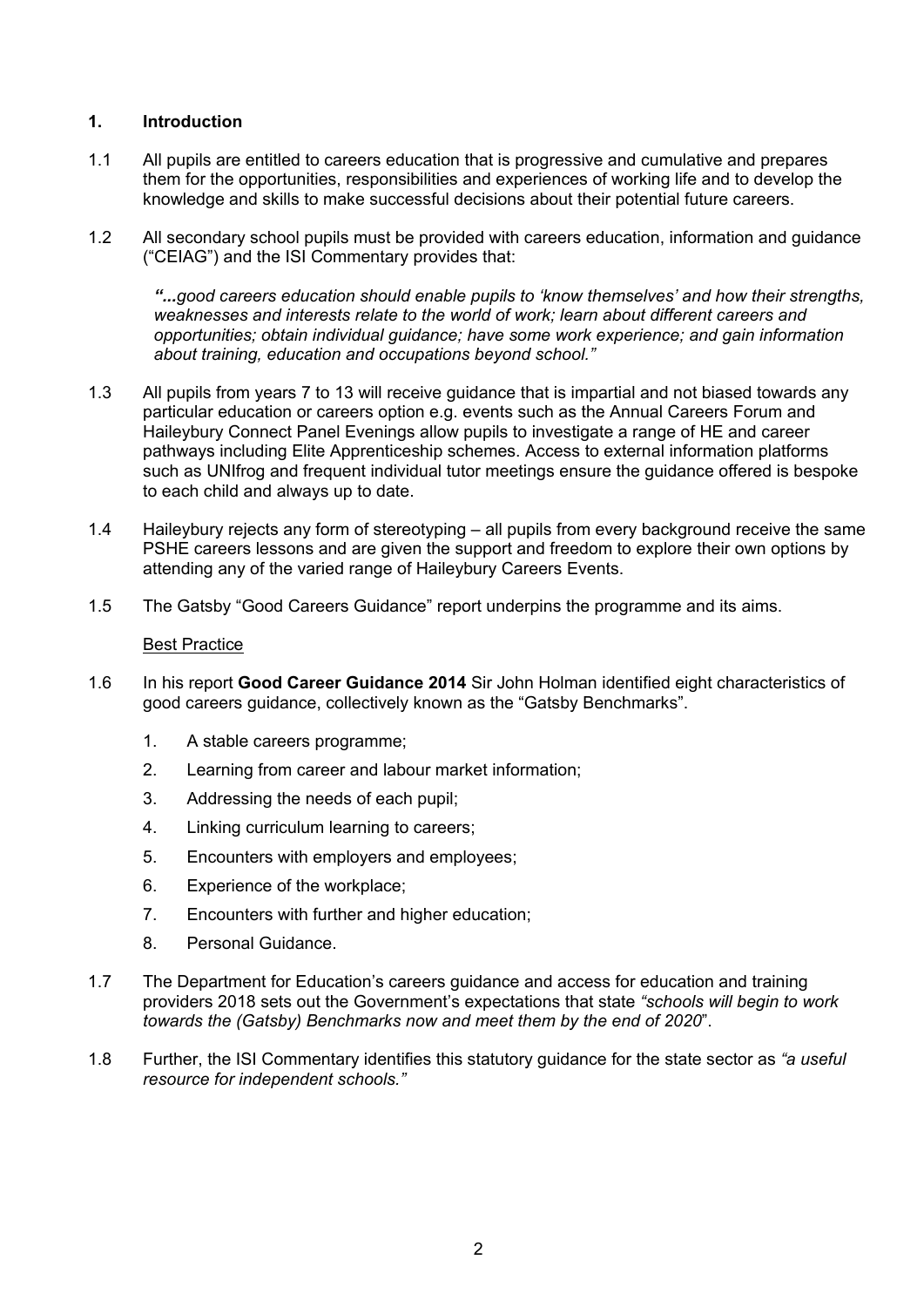# **2. Objectives 2021-22**

- 2.1 Haileybury aims to implement the Gatsby benchmarks, which represent current best practice in careers education and guidance, by the end of 2022. The Haileybury CEIAG programme is currently focused primarily on three of the Gatsby benchmarks:
- 2.2 Gatsby Benchmark 3. Addressing the needs of each pupil:
	- Opportunities for advice and support will be tailored to the needs of the pupils at different stages of their Haileybury life, with diversity and equality embedded in the school's careers programme.
	- The Haileybury CEIAG programme actively seeks to challenge stereotypical thinking and raise aspirations. It will maintain systematic records of the advice given to each pupil and subsequent decisions. All pupils will have access to these records to support their career development.
	- The Careers and Guidance Team will collect and maintain accurate data for each student on their education, training or employment destinations for at least three years after they leave school.
- 2.3 Gatsby Benchmark 5. Encounters with employers and employees:
	- All pupils will be provided with opportunities to learn from employers about work, employment and skills that are valued in the workplace.
	- All pupils should have at least one meaningful encounter with an employer every year.

#### 2.4 Gatsby Benchmark 8. Personal Guidance:

- All pupils will have opportunities for quidance interviews e.g. when significant study choices are being made with an internal or external Careers Adviser.
- All pupils should have at least one such interview by the Fifth Form, and the opportunity for a further interview in the Sixth Form.

Building on the work of 2018-19, in 2021-22 the Haileybury CEIAG programme will begin to focus on two further benchmarks.

#### 2.5 Gatsby Benchmark 4. Linking Curriculum learning to careers:

As the Gatsby Report recognises this Benchmark is initially aspirational. The long term aim is for teachers to link some of their subject curriculum to the potential careers of the pupils.

- STEM subject teachers will highlight the relevance of STEM subjects for university degree choices and hence potential career paths. In particular, the importance of English and Mathematics will be emphasised. This Benchmark naturally links closely to the advice provided for the UCAS process and the choosing of undergraduate courses and Elite Apprenticeships.
- The links of subjects to careers and university choices will be highlighted at the key decision points for pupils; i.e. choosing subjects at the end of Removes for GCSEs and again during the Vth Form for A Levels.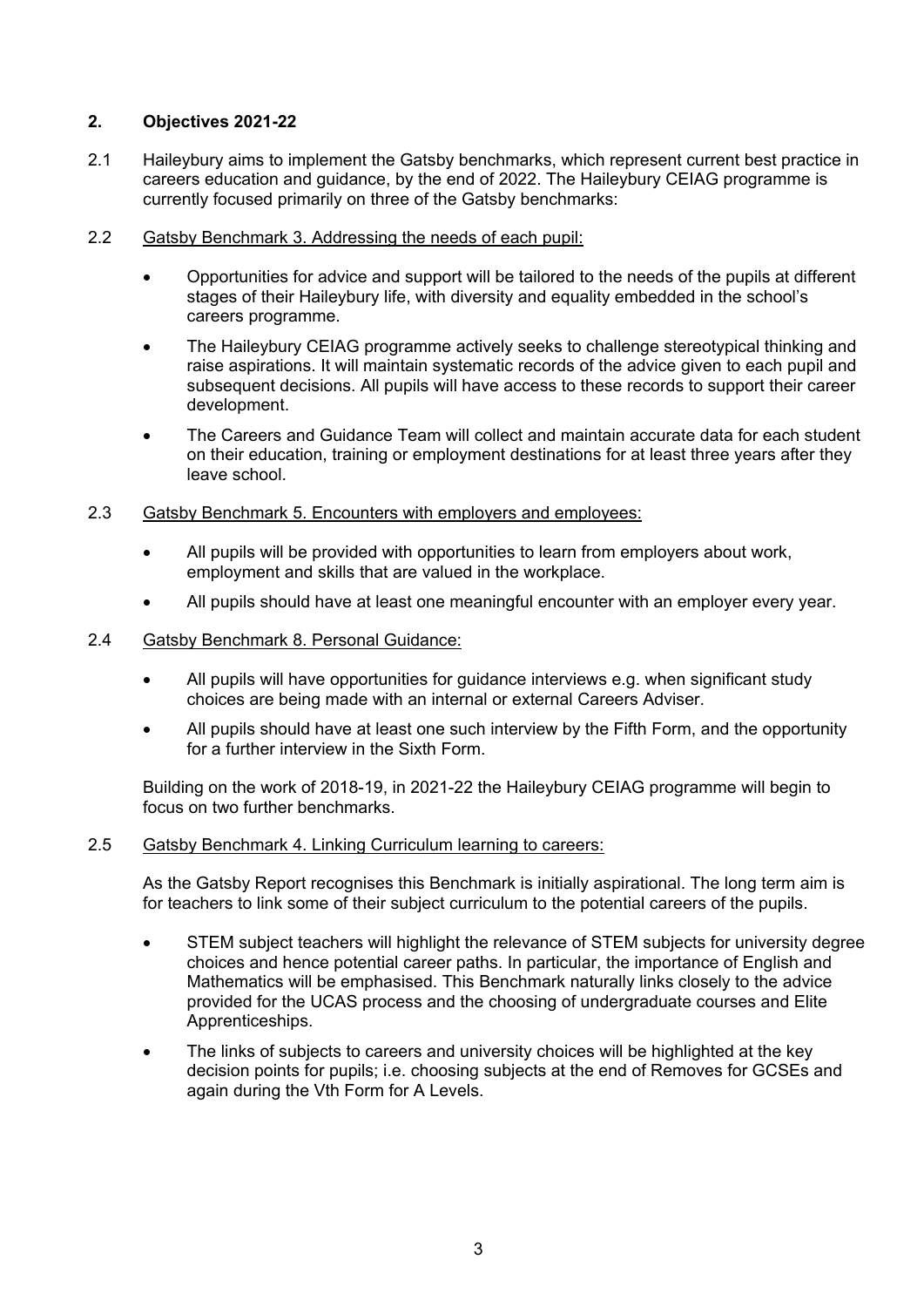# 2.6 Gatsby Benchmark 6. Experience of the workplace:

The Haileybury CEIAG programme recognises the importance of all pupils having direct experience of the workplace to help them make decisions on subject and degree choices. Accordingly:

- During the Vth Form every pupil will be strongly encouraged to organise one work visit, work shadowing or work experience placement during the school holidays.
- During the Sixth Form every pupil will be strongly encouraged to organise at least one further similar work visit, shadowing or work experience placement in the school holidays. The Careers Newsletter will include opportunities that the Head of Careers becomes aware of.

# **3. Delivery**

- 3.1 The Haileybury CEIAG programme has three components:
	- Curriculum.
	- Developing skills.
	- Developing external partnerships.

# 3.2 Curriculum

- The PHSE programme for Years 7 11 and lectures for Year 11 13.
- The Tutorial and Assemblies programme.
- The Head of Careers will hold a weekly 'drop-in' session for all pupils.

# 3.3 Developing skills

- Participation in assessment centre activities.
- CV writing and interview skills sessions for Year 12.
- Independent careers advice from Cambridge Occupational Analytics for Year 11.
- Research skills.

# 3.4 External partnerships

- An annual careers forum for Years 11 and 12 with presentations from external parties.
- Developing work experience and internship opportunities particularly with OHs through Haileybury Connect.
- Introducing degree apprenticeships and providers.

# **4. CEIAG Programme details**

4.1 The CEIAG programme at Haileybury is designed so that all pupils receive information and guidance which is age appropriate and will help them to make informed choices about the range of options available to them after leaving school. At each stage pupils are encouraged to fulfil their potential and be responsible citizens in society.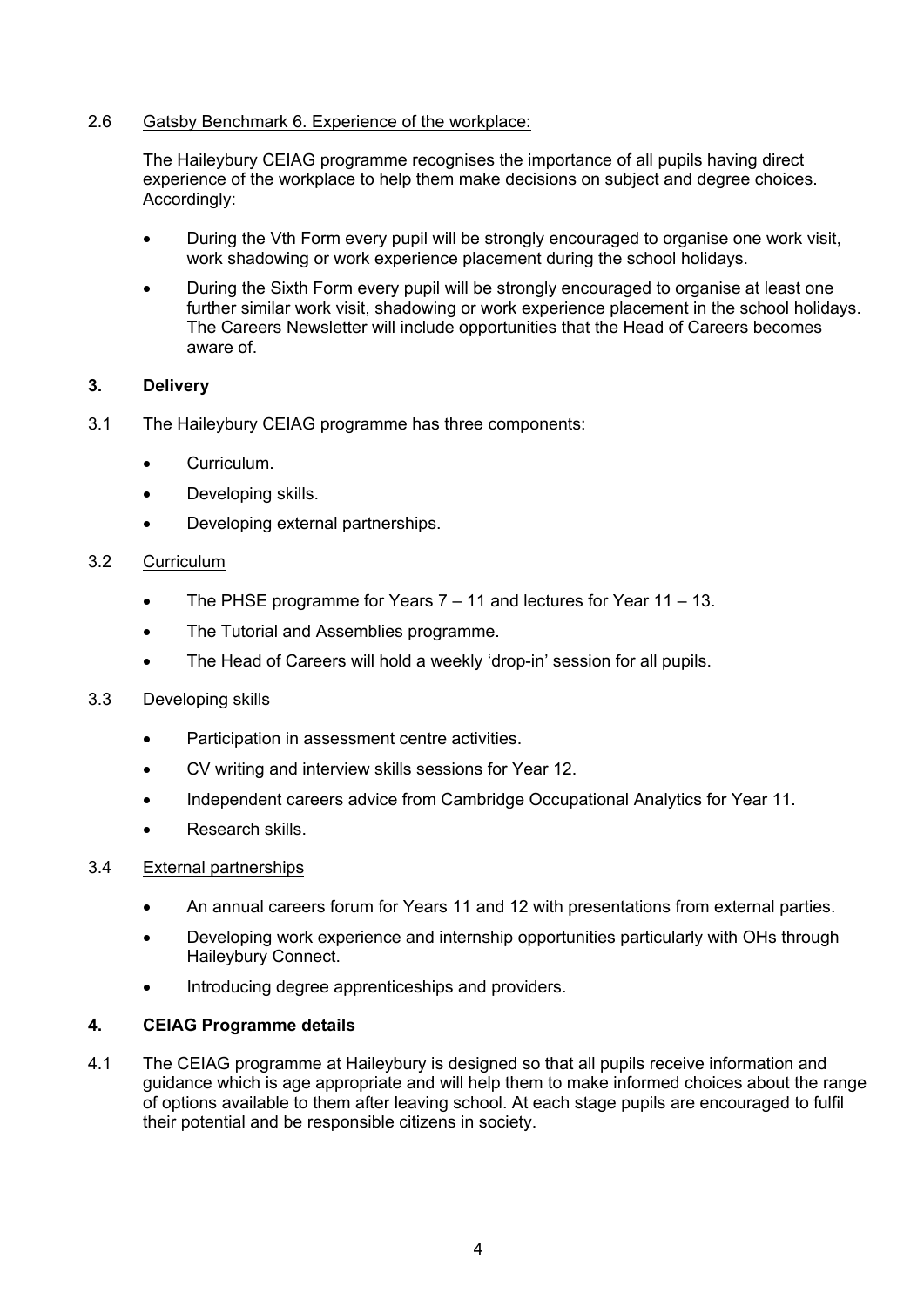# Lower School

4.2 In Years 7 and 8 Careers Education is largely delivered through the PHSE programme and focuses on helping pupils discover their strengths and weaknesses.

#### Middle School

- 4.3 Pupils in Years 9, 10 and 11 receive Careers Education through the PHSE programme covering the following areas:
	- personal qualities;
	- employability skills;
	- employment choices of today and potentially of the future;
	- research and making choices including completing the MyFutureChoices questionnaire in year 11.

#### Sixth Form

- 4.4 All pupils in Years 11 and 12 attend the annual Careers Forum where they have the opportunity to hear from people who work across a variety of sectors. Previous speakers have represented a number of careers areas including law, banking, medicine, marketing, design, veterinary science, space science, physiotherapy, sports coaching, social work and TV presenting. Moving forward this event could be online and include greater access to a broader range of careers.
- 4.5 Pupils are encouraged to reflect on these sessions during tutor time and come up with targets to help them determine and achieve their personal ambitions.
- 4.6 Year 12 pupils will participate in lectures and activities aimed at helping them to shape and understand their personal brand, how to write about themselves in applications and how to build their CVs and write covering letters in anticipation of applications for work experience opportunities and as a purposeful precursor to their UCAS Personal Statements.
- 4.7 All pupils will have the opportunity to sit the MyUniChoices Test to assist with University Course selection and further underpin their Career aspirations.
- 4.8 All pupils in Years 12 and 13 will receive specific sessions on CV writing and interview skills.
- 4.9 All pupils will have access to at least four off timetable days where the focus will rest on PHSE, HE and Careers - including completion of the Ivy House Award.

# **5. CEIAG Review**

5.1 The Haileybury CEIAG policy will be reviewed annually.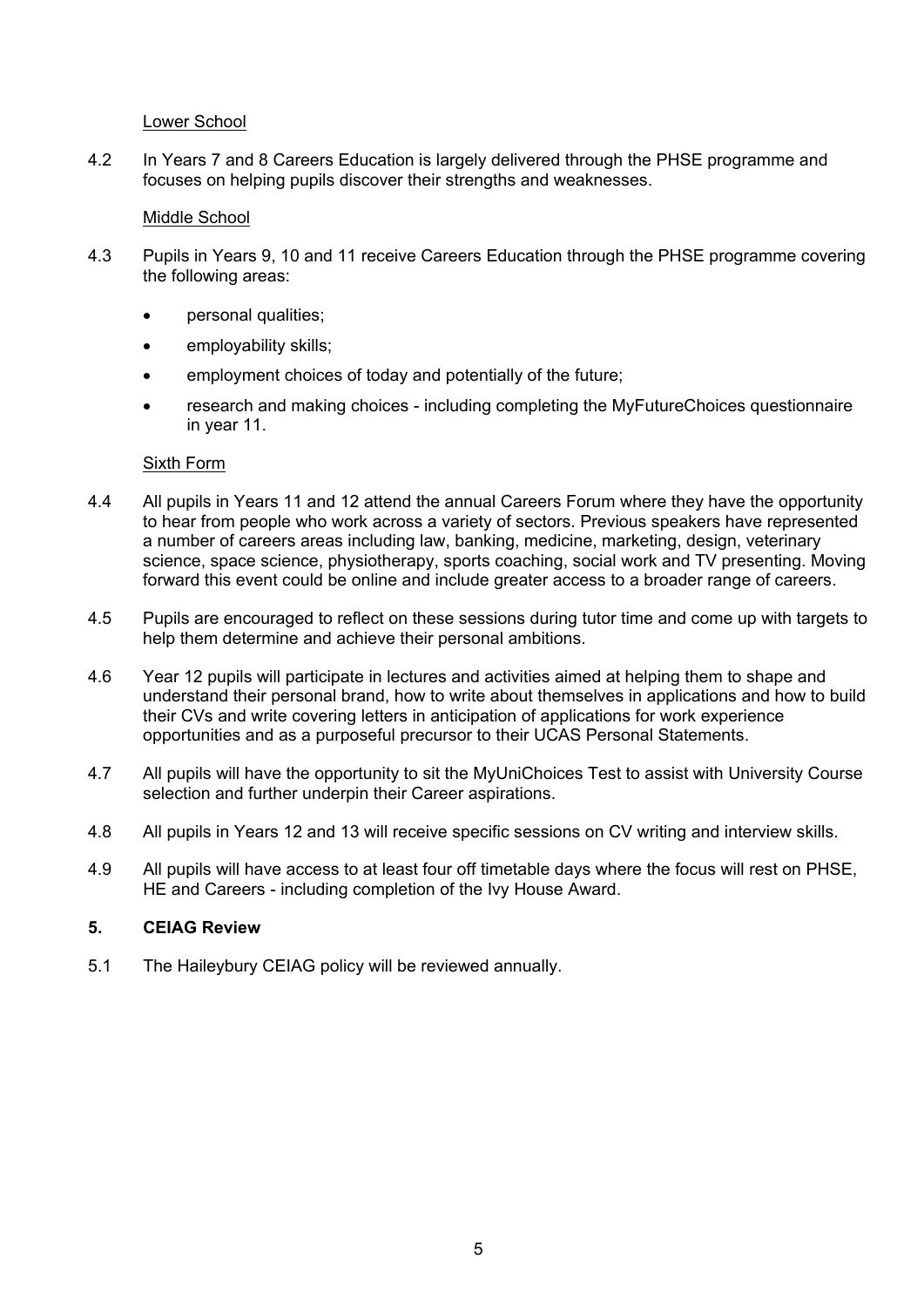# **Appendix A**

# **Statutory and Regulatory Background**

The provision of Careers Education, Information and Guidance (CEIAG) is governed by **The Education (Independent School Standards) Regulations 2014.** In particular, by the following paragraph:

*"2e. for pupils receiving secondary education, access to accurate, up-to-date careers guidance that–*

- *(i) is presented in an impartial manner;*
- *(ii) enables them to make informed choices about a broad range of career options; and*
- *(iii) helps to encourage them to fulfil their potential;*

*2i. effective preparation of pupils for the opportunities, responsibilities and experiences of life in British society."*

The **ISI Commentary on the Regulatory Requirements September 2018** (the Commentary) provides further quidance:

#### *"Careers education*

*The requirement relating to careers guidance applies to pupils receiving secondary education. It will, therefore, be relevant to pupils in Years 7 and 8, whether they are in a senior school or at a prep school, although in practice it will be especially important for pupils at Key Stage 4.*

*Careers guidance must be presented in an impartial way. This is defined as showing no bias or favouritism towards a particular education or work option.*

The quidance must enable pupils to make informed choices about a broad range of options. This will *include timely advice to help pupils choose GCSE and post-16 courses.*

*The guidance must help to encourage pupils to fulfil their potential. To this end, good careers education should enable pupils to 'know themselves' and how their strengths, weaknesses and interests relate to the world of work; learn about different careers and opportunities; obtain individual guidance; have some work experience; and gain information about training, education and occupations beyond school. Schools should consciously work to prevent all forms of stereotyping in the advice and guidance they provide to ensure that girls and boys from all backgrounds and diversity groups consider the widest possible range of careers, including those which are often portrayed as primarily for one or other of the sexes."*

#### The Commentary goes on to say

*"The statutory guidance for the state sector which gives a detailed explanation of parallel duties for state schools may be a useful resource for independent schools: Careers guidance and access for education and training providers 2018."*

The Commentary also makes reference to preparation for life, including working, in Britain:

# *"Preparation for life in British society*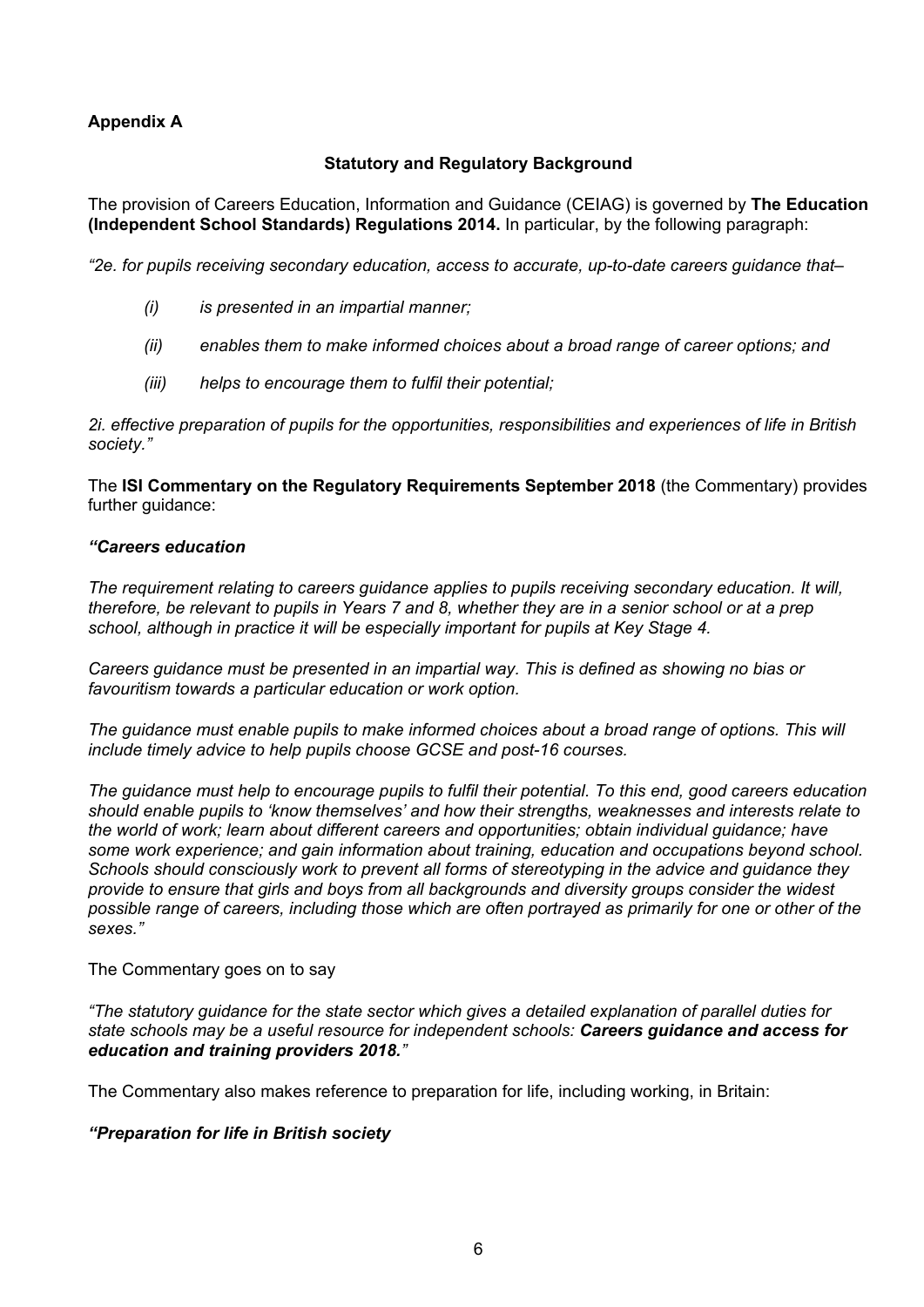*From January 2015, preparation for future life should be 'effective' rather than 'adequate' and the standard has the additional focus of 'British society'. This has been explained by the DfE as '…developing in every young person the values, skills and behaviours they need to get on in life. All children should receive a rich provision of classroom and extra-curricular activities that develop a range of character attributes, such as resilience and grit, which underpin success in education and employment.' "*

# **Good Career Guidance and Best Practice**

Sir John Holman in his report Good Career Guidance 2014 which identified the following eight characteristics of good careers guidance and best practice:

- 1. A stable careers programme
- 2. Learning from career and labour market information
- 3. Addressing the needs of each pupil
- 4. Linking curriculum learning to careers
- 5. Encounters with employers and employees
- 6. Experience of the workplace
- 7. Encounters with further and higher education
- 8. Personal Guidance

These are collectively known as the "Gatsby Benchmarks."

# **Careers guidance and access for education and training providers 2018**

The DfE's **Careers guidance and access for education and training providers 2018** has refocused the best practice guidance so that **state** schools

*"...should use the Gatsby Charitable Foundation's Benchmarks to develop and improve their careers provision. This statutory guidance has been restructured around the Benchmarks with information on what schools need to do to meet each one. The Gatsby Benchmarks are not a statutory framework but by adopting them, schools can be confident that they are fulfilling their legal duties: the existing duty to secure independent careers guidance and the new duty to provide opportunities to a range of providers of technical education and apprenticeships to access pupils to inform them about technical education qualifications or apprenticeships."*

The guidance further describes the Governments' expectation that state "*schools will begin to work towards the (Gatsby) Benchmarks now and meet hem by the end of 2020"*

# **References**

- The Education (Independent School Standards) Regulations 2014
- ISI Handbook for the inspection of schools Inspection Framework September 2016
- ISI Commentary on the Regulatory Requirements September 2018
- Good Career Guidance. Sir John Holman 2014. Gatsby Charitable Foundation